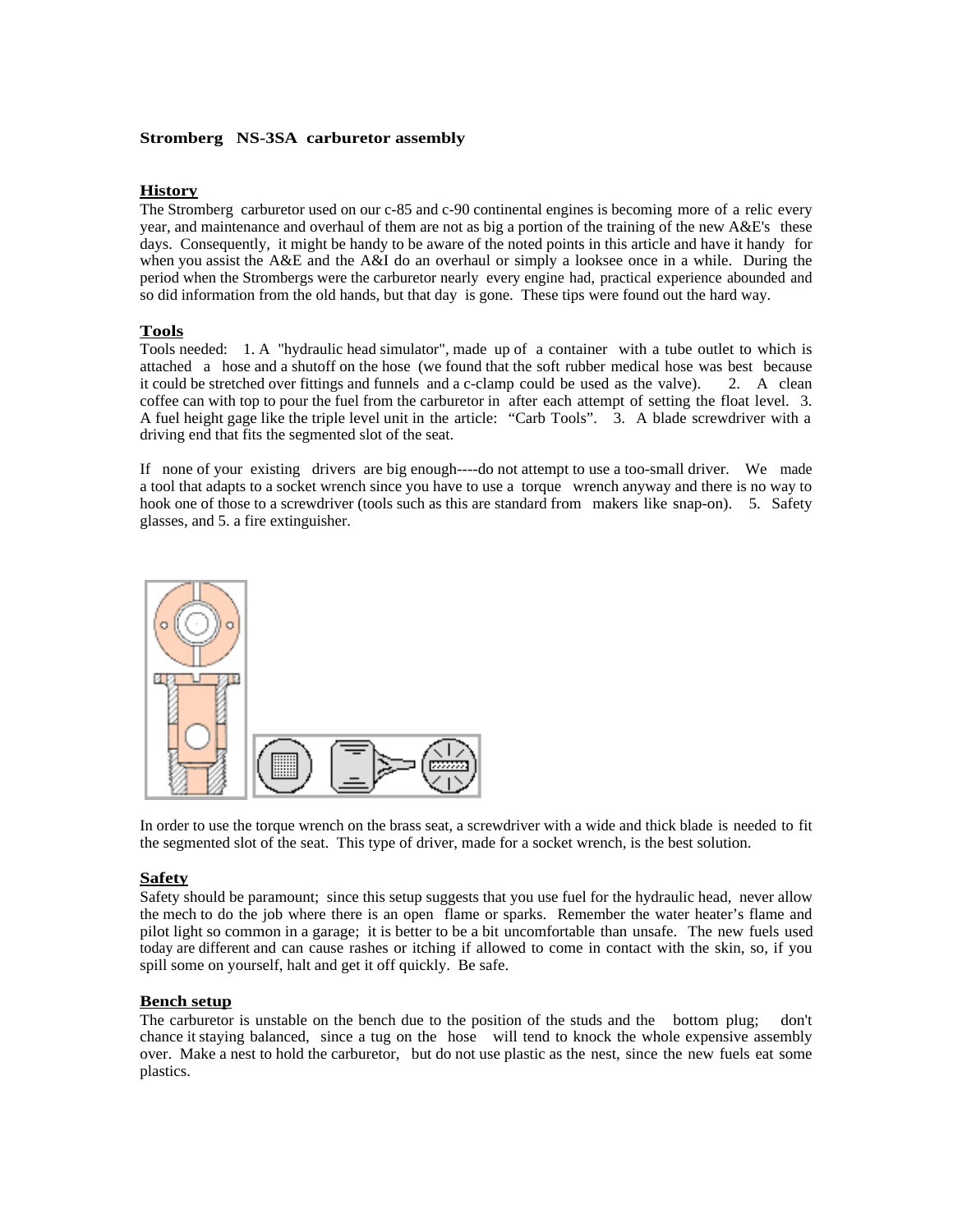You want the carburetor level. after you have set the level observe it over a span of, say, fifteen minutes and make sure that it is not overflowing via the main nozzle.

If it does overflow via the main nozzle, you will have to readjust the float level to be a tad lower----but first, make sure that the drips are coming from the main nozzle or a hole in the side of the venturi-----as stromberg notes in their manual and in one of the service letters, some carburetors had their idle air openings positioned too low, and these can "leak" if the fuel level is higher than they are. The cure, also in the book and the service letter, was to plug the offending hole and re-drill another that was higher, opening above the fuel level. The important thing is to look before "correcting" the wrong thing. Don't assume your plane has the original or assigned carburetor, either; we have had so many interchanged carburetors noted to us that one cannot be too careful. Stromberg tells how to compare the part numbers with the engines, so check it!! That comment is true about the main jet, too, since it was common "in the old days" to change the main jet if one were to be flying from high airports or simply because the engine ran better—but no one bothered to make a not e in the log books, so check and check again.

#### **Safetying the components**

Safety the main fuel nozzle? Yes, though the manual is not explicit, but does say that all "internal" safetying should be done, except for the seat, before the level adjustments are made. There is a hole in the nozzle hex for a safety wire, so----safety it as well, even though not stated in the manual.

The 0.023 dia safety wire called out in the manual is certainly the most desirable because it is so easy to work in tight spaces but hard to find. If you have none of that size, then the next larger can be substituted, though 0.023 is a lot easier to manipulate within the body, and it gets out of the way better than does the heavier wire, an especially important item when considering the lack of clearances and possibilities of interferences of the bowl, needle, and float assembly. Use the smaller diameter wire, brass or steel, if you have it.

hyd head of 0.5 when setting level...40 inches is about 1 psi

#### **Setting the float level:**

For reasons that will never be revealed to we earthlings, the gasoline that we treat so cavalierly is amazingly forgiving of our sloppiness-----but-----gasoline is astoundingly dangerous and don't ever forget it. Set up the operation with that in mind----doors open, no smoking, no gas-fired water heaters around, no clothes dryers or washers being used........And have the fire extinguisher at your elbow at all times. Gasoline can bite and it won't ask permission first!!! The greatest fear many of us have is to be hurt with fire; the "tank" we are talking about for these experiments are above us to give the hydraulic head necessary to simulate the pressure of fuel from tanks; take no chances that the fuel can spill on you. Just having fuel on your skin will cause the skin to itch and, perhaps, hurt. Spilling fuel that is then ignited would ruin all our days. Think it through first, do the safety things first, or don't even attempt to do the job!!!

First, understand that the level will not be exactly 13/32cds, as specified. There are discrete steps of fuel level brought about by the thicknesses of the gaskets. According to the book, the difference in level caused by a 1/64th change in total gasket thickness causes a 5/64ths change in fuel level. The manual notes the allowable tolerances, and the conclusion from them is that the level, if it can't be the desired 13/32cds, is better higher than lower.

You can never!!!!, Almost never.....Achieve a tolerance of plus or minus  $1/64$ th!!!!! The manual says that a 1/64th change in gasket thickness will make a 5/64ths difference in fuel height. So, assume that the fuel level is 2/64ths high or low; when you increase or decrease the gasket thickness to accommodate, then you are changing the height by 5/64ths, which means that you are now 3/64ths low or high. The manual notes that the maximum number of gaskets to be used together is two.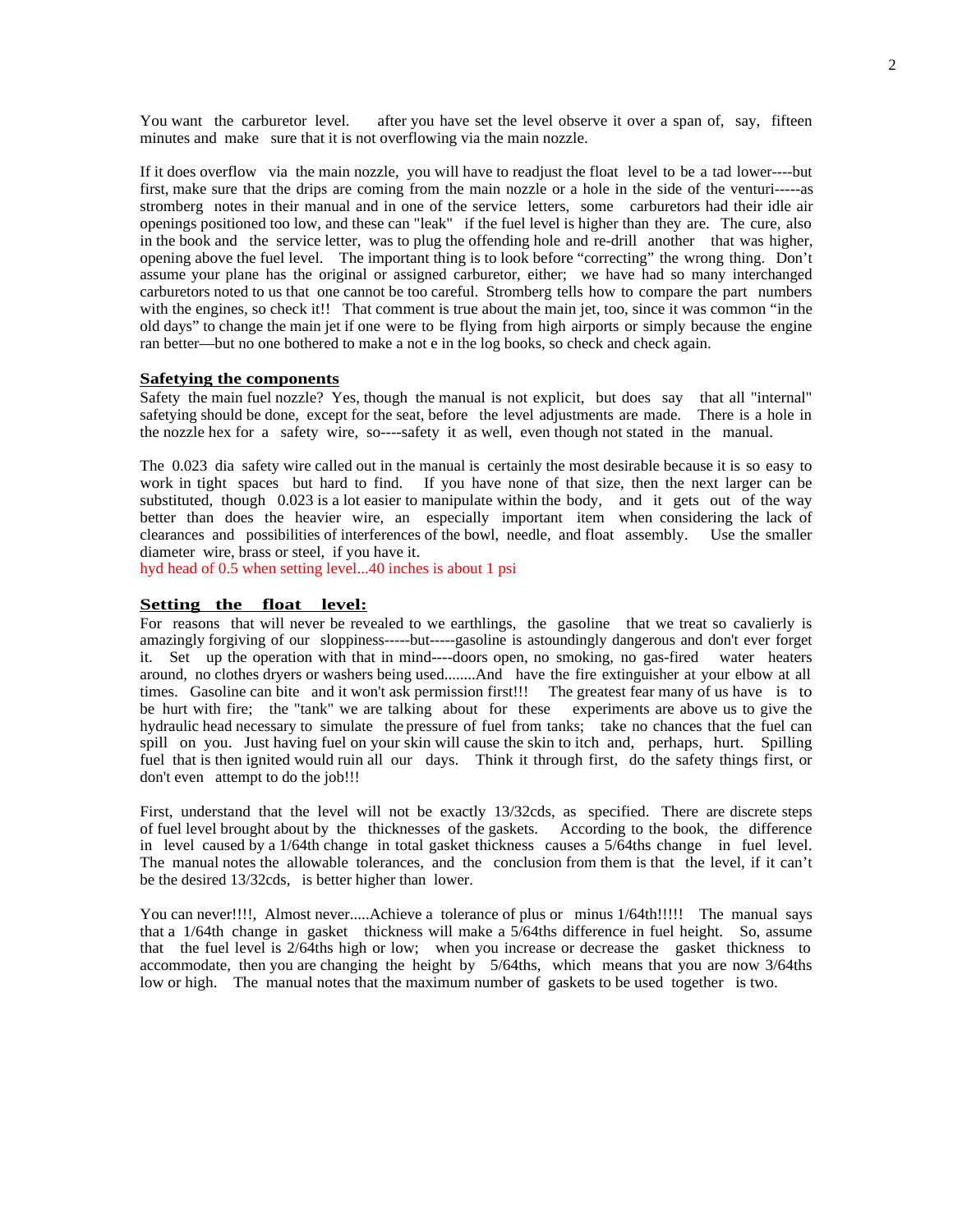## **Hydraulic head to simulate the fuel pressure in the plane**

Use a funnel and hose or use the coffee can and tube and shutoff as the "tank", placing the can as high as it will go with the tube----a previous member measured and established that a head of 42" is about right, but it is not critical. Surgical hose works well since it is easier to force over the fittings or the funnel end, but be aware that the next time you look at it, it will be all cracked and hard; for a onetime use, it is the best.



One psi per 40 inches of head. Stromberg requires 0.5 psi for the head for setting the level.

Make sure the fuel holder is secure from accidental tugs or swipes----don't take a chance of getting in on you, especially in your eyes!!! Having spilled some of the new fuel on the bench stool i was sitting on during a session with a carburetor, i can attest that the new fuel will rigorously attack any sensitive skin!!!-

Use the same fuel as you intend to use in the plane. Use fresh fuel. Expect the adjustment session to take about thirty minutes the first time, based on needing to twice change the gasket and check the level. If the duration is much longer, change the fuel before the final confirmation. Understand that the new fuels react differently than we are accustomed to---they eat paints that used to be non-affected, and will cause an intense itch very rapidly if spilled on the skin. If you spill any on the seat of the chair, as i did, stop the experiment there and shower asap, or regret it for hours!! Start with any gasket thickness under the seat, and snug the seat. Let in the fuel and see which way you have to go, either needing to add or decrease the gasket stack thickness.

Install the needle, tenderly, then the float, and then the float shaft (we found that a good magnet, like those on the end of magnets made for mechanics to retrieve dropped tools, works readily to start the float shaft out of it nest each time), but don't bother to install the float shaft retainer setscrew or the shaft hole plug during the setting session. With a dry bowl, release the fuel shutoff clamp/valve slowly, because With a dry bowl, release the fuel shutoff clamp/valve slowly, because the first fuel into the bowl will vigorously bubble and jet----right toward you or something that you did not want splashed with the fuel. Do not turn on the fuel and walk away, because the first gasket thickness might be such as to permit overflow. When you are close to having the correct thickness of gasket, let the fuel in, and let it creep to the final level over a span of, say, five minutes. Remember that the rate of fuel entering is not constant---0nce the fuel level is near the maximum with the particular gasket, the rate of fuel entry is very!! Slow. Don't hurry the "seep/creep". A little vibration of the bowl will assist getting to the final level a little sooner, and simulates the vibration of the engine.-

When you have established the correct gasket thickness, make sure that the seat is torqued as noted in the manual, (that step is important, too) then safety it, being careful to ensure that the safety wire does not interfere with the float or the needle. Install the float shaft retainer and the shaft hole plug, reconfirm that there is no safety wire interference, and then do the final "proof" test to confirm the correct level.

The 13/32cd gage needs to have the dip portion away from the wall of the casting; the fuel, especially in a clean carburetor, establishes a quite significant meniscus at the wall. You need to be sampling for level out in the "flat" portion of the fuel.

Trying to determine how close the dip portion of the gage is to the clear, invisible fuel (i used auto nonleaded, which has a very faint tinge of blue) is very difficult, since the slightest contact of the gage to the fuel will have a meniscus form instantly at the interface. It takes a little playing to move the gage tip toward the fuel slowly, and note how close it is to being all the way down when the fuel "jumps" up on it.

Remember. After you are "done" and have torqued the needle valve, let the system stand for an hour with the head of fuel attached to see if there is any seep.